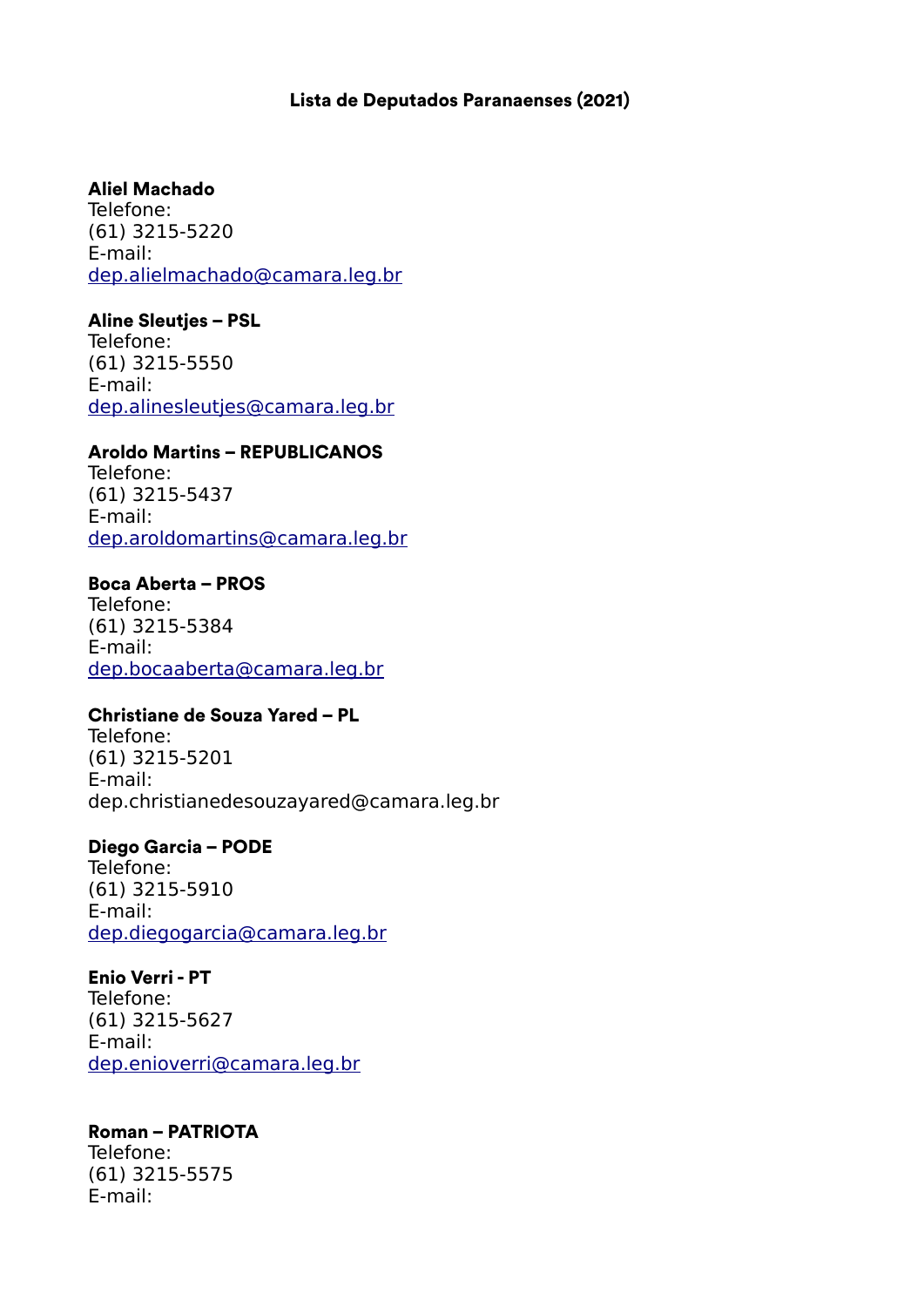## [dep.roman@camara.leg.br](mailto:dep.roman@camara.leg.br)

#### Felipe Francischini – PSL

Telefone: (61) 3215-5265 E-mail: [dep.felipefrancischini@camara.leg.br](mailto:dep.felipefrancischini@camara.leg.br)

## Filipe Barros – PSL

Telefone: (61) 3215-5745 E-mail: dep.filipebarros@camara.leg.br

## Giacobo – PL

Telefone: (61) 3215-5762 E-mail: [dep.giacobo@camara.leg.br](mailto:dep.giacobo@camara.leg.br)

# Gleisi Hoffmann – PT

Telefone: (61) 3215-5232 E-mail: [dep.gleisihoffmann@camara.leg.br](mailto:dep.gleisihoffmann@camara.leg.br)

## Gustavo Fruet – PDT

Telefone: (61) 3215-5827 E-mail: [dep.gustavofruet@camara.leg.br](mailto:dep.gustavofruet@camara.leg.br)

# Hermes Parcianello – MDB

Telefone: (61) 3215-5234 E-mail: [dep.hermesparcianello@camara.leg.br](mailto:dep.hermesparcianello@camara.leg.br)

Leandre – PV Telefone: (61) 3215-5454 E-mail: [dep.leandre@camara.leg.br](mailto:dep.leandre@camara.leg.br)

## Luciano Ducci - PSB

Telefone: (61) 3215-5427 E-mail: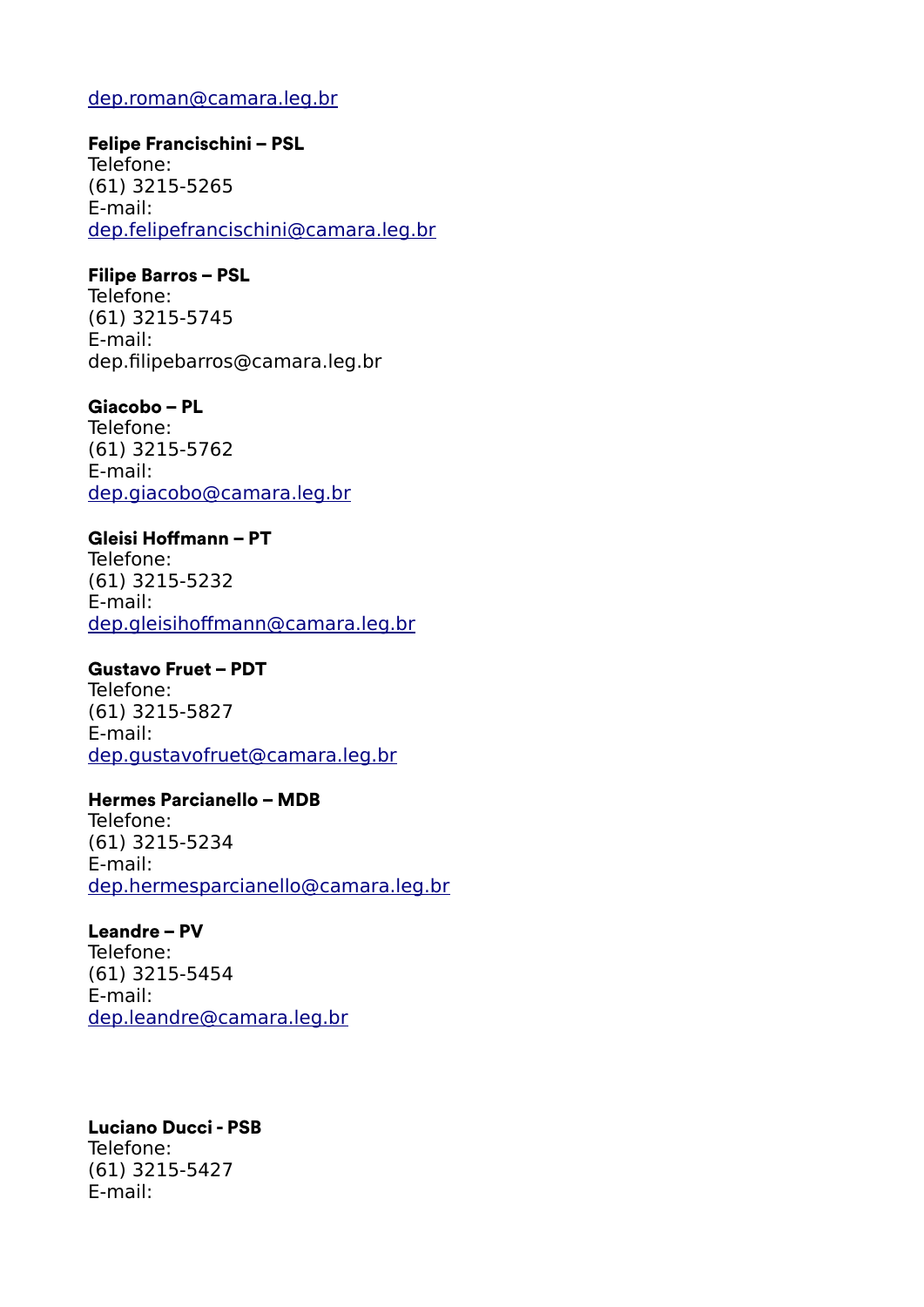# [dep.lucianoducci@camara.leg.br](mailto:dep.lucianoducci@camara.leg.br)

## Luisa Canziani – PTB

Telefone: (61) 3215-5842 E-mail: [dep.luisacanziani@camara.leg.br](mailto:dep.luisacanziani@camara.leg.br)

# Luiz Nishimori – PL

Telefone: (61) 3215-5907 E-mail: [dep.luiznishimori@camara.leg.br](mailto:dep.luiznishimori@camara.leg.br)

## Luizão Goulart – REPUBLICANOS

Telefone: (61) 3215-5218 E-mail: [dep.luizaogoulart@camara.leg.br](mailto:dep.luizaogoulart@camara.leg.br)

# Paulo Eduardo Martins – PSC

Telefone: (61) 3215-5233 E-mail: [dep.pauloeduardomartins@camara.leg.br](mailto:dep.pauloeduardomartins@camara.leg.br)

# Pedro Lupion – DEM

Telefone: (61) 3215-5812 E-mail: [dep.pedrolupion@camara.leg.br](mailto:dep.pedrolupion@camara.leg.br)

## Reinhold Stephanes Junior – PSD

Telefone: (61) 3215-5221 E-mail: [dep.reinholdstephanesjunior@camara.leg.br](mailto:dep.reinholdstephanesjunior@camara.leg.br)

#### Ricardo Barros – PP Telefone:

(61) 3215-5412 E-mail: [dep.ricardobarros@camara.leg.br](mailto:dep.ricardobarros@camara.leg.br)

## Rubens Bueno – CIDADANIA

Telefone: (61) 3215-5916 E-mail: